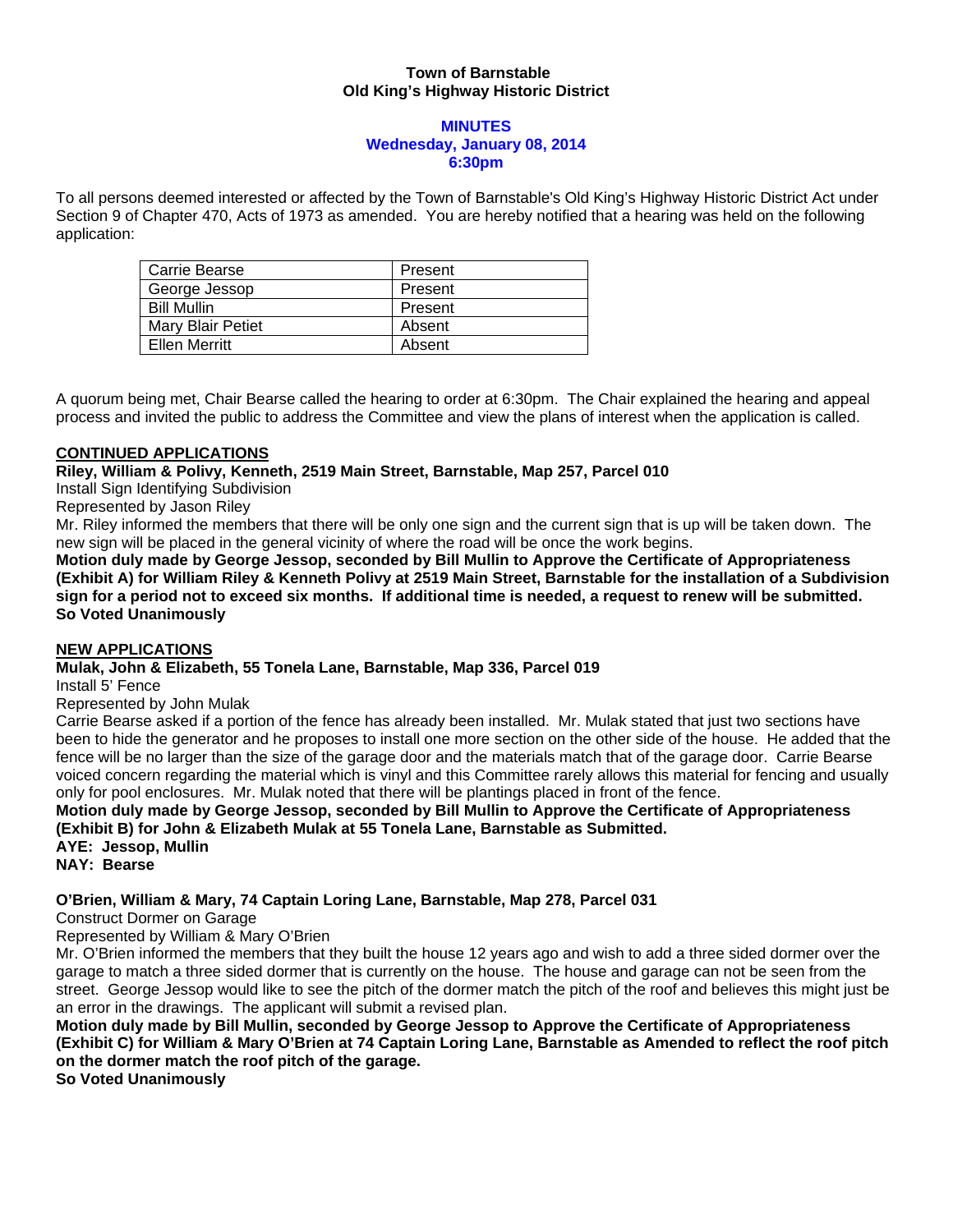## **Vetorino, Stephen, 1440 Hyannis-Barnstable Road, Barnstable, Map 298, Parcel 026**

Installation of Solar Panels on Rear Elevation

Represented by Tyler Chirico

Mr. Chirico explained that there will be 25 panels located on two elevations; 7 on one and 12 on the other, all located at the rear of the property. Members agree that the panels will not be visible from the road.

## **Motion duly made by Bill Mullin, seconded by George Jessop to Approve the Certificate of Appropriateness (Exhibit D) for Stephen Vetorino at 1440 Hyannis-Barnstable Road, Barnstable as Submitted due to the solar panels not being visible from the road.**

**So Voted Unanimously** 

### **Cericola, Joseph & Joy, 35 North Winds Lane, West Barnstable, Map 109, Parcel 013-003**

Installation of Solar Panels on South Elevation

Represented by Joseph Cericola

Mr. Cericola stated that he proposes the installation of 36 solar panels to be located on the south elevation; 26 on the upper elevation and 12 on the lower elevation. George Jessop asked if any trees would be cut and Mr. Cericola confirmed that they will be cutting a few old pine trees.

**Motion duly made by George Jessop, seconded by Bill Mullin to Approve the Certificate of Appropriateness (Exhibit E) for Joseph & Joy Cericola at 35 North Winds Lane, West Barnstable as Submitted due to the panels being located on the rear elevation and not visible from the road. So Voted Unanimously**

### **Doriss, Elizabeth, 1685 Main Street, West Barnstable, Map 196, Parcel 008**

Construct 2.5' x 15' Cantilevered Bumpout, New Entry Addition, Screened Porch, New Window Represented by Legare Cuyler

George Jessop inquired how the cantilevered bumpout would be framed and asked why it was not as wide as the dormer above. Mr. Cuyler explained that the house divides naturally that way on the interior and dormers do not. Carrie Bearse noticed that the drawing indicates the chimney will be removed and asked Mr. Cuyler if this was so. Mr. Cuyler confirmed that the chimney will be removed.

**Motion duly made by George Jessop, seconded by Bill Mullin to Approve the Certificate of Appropriateness (Exhibit F) for Elizabeth Doriss at 1685 Main Street, West Barnstable as Amended to reflect the removal of the single flute chimney as shown in the drawings. So Voted Unanimously** 

# **Murray, Richard, 72 Keveney Lane, Barnstable, Map 351, Parcel 025**

Window & Door Alterations

Represented by Whitney Wright

George Jessop stated that the alterations are an improvement and members agreed. Mr. Wright stated that the owner wishes to request a few options for the door; a 6 panel door, a 3-lite craftsman or a 9 lite door. All options will be fiberglass and the door is located at the rear. The members determined that either the solid 6 panel or the 9 lite door would be appropriate.

**Motion duly made by George Jessop, seconded by Bill Mullin to Approve the Certificate of Appropriateness (Exhibit G) for Richard Murray at 72 Keveney Lane, Barnstable with the option of door at rear to be a solid 6 panel door or a 9 lite door. So Voted Unanimously** 

### **Ehring, Christopher & Kinnet, 12 Willow Street, West Barnstable, Map 156, Parcel 032**

Construct 8' x 18' Farmers Porch with Skylight, Window & Door Alterations

Represented by Jon Dean

Mr. Dean explained that the farmer's porch is on the rear of the house and all alterations will be in keeping with the style and materials of the existing house. The porch will be wood and low enough to grade that it does not need a railing. The double door will match that of the existing and the two windows on the barn that will be installed will match those of the existing on the other side. The owners also wish to add a small 4 lite wood window in the master bedroom closet. Carrie Bearse noted that this is really a skylight and not sure if it is appropriate, however, it is on the rear of the house and if it was proposed for the front, she would not find it appropriate. George Jessop believes that it may not give them the light they are looking for and suggests the skylight be framed out, but not installed at this time.

**Motion duly made by Bill Mullin, seconded by George Jessop to Approve the Certificate of Appropriateness (Exhibit H) for Christopher & Kinnet Ehring at 12 Willow Street, West Barnstable as Amended to reflect the skylight to be framed out but not installed at this time. If upon determination that the owners do wish to install, the skylight is approved.** 

**So Voted Unanimously**